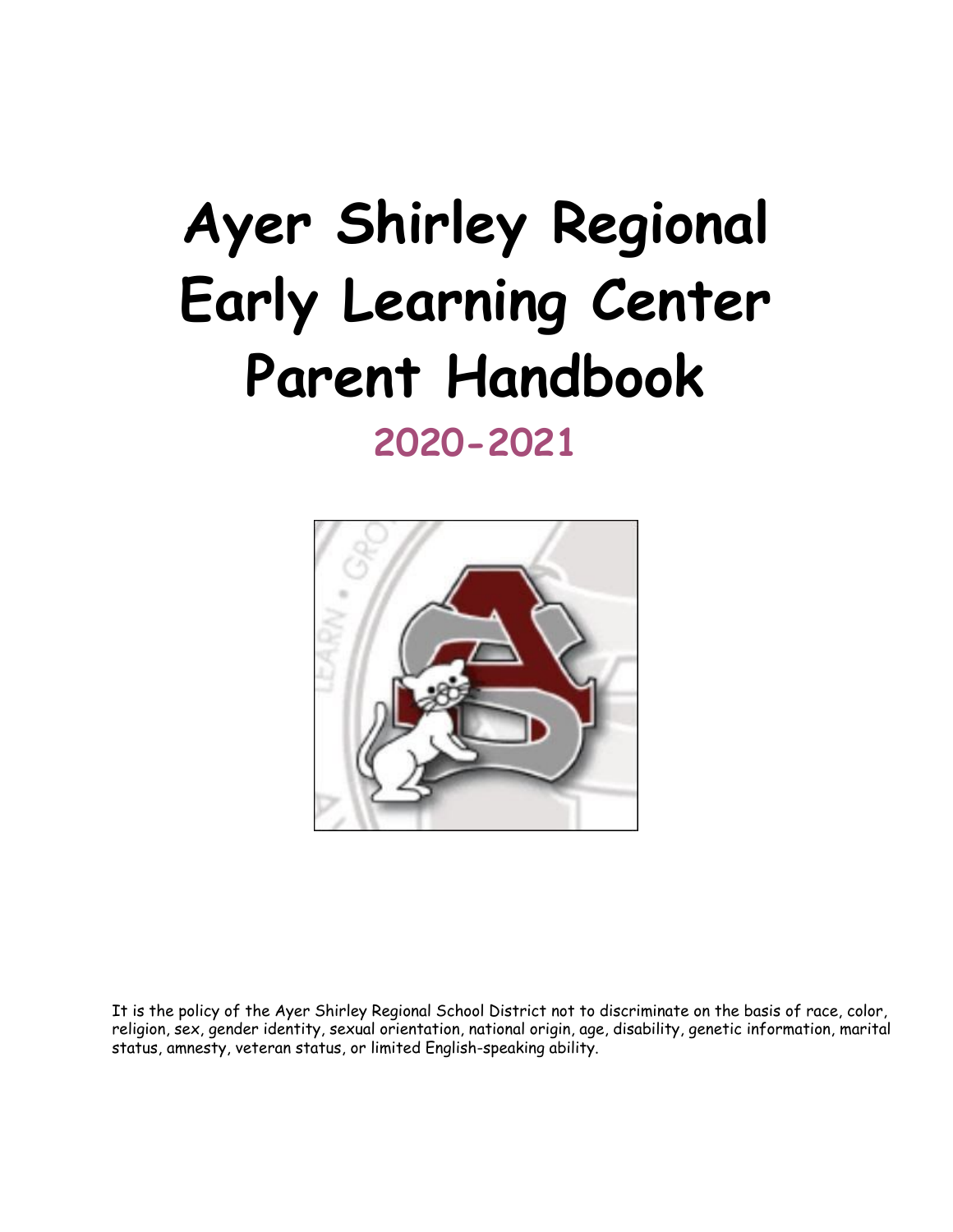# **TABLE OF CONTENTS**

| <b>Introduction</b>                                 | 2  |
|-----------------------------------------------------|----|
| Ayer Shirley Regional Integrated<br>Preschool Staff | 3  |
| <b>Program Description</b>                          | 4  |
| Program Procedures                                  | 5  |
| <b>Students with Special Needs</b>                  | 15 |
| <b>Parent Resources</b>                             | 17 |
| Acknowledgement of Handbook                         | 18 |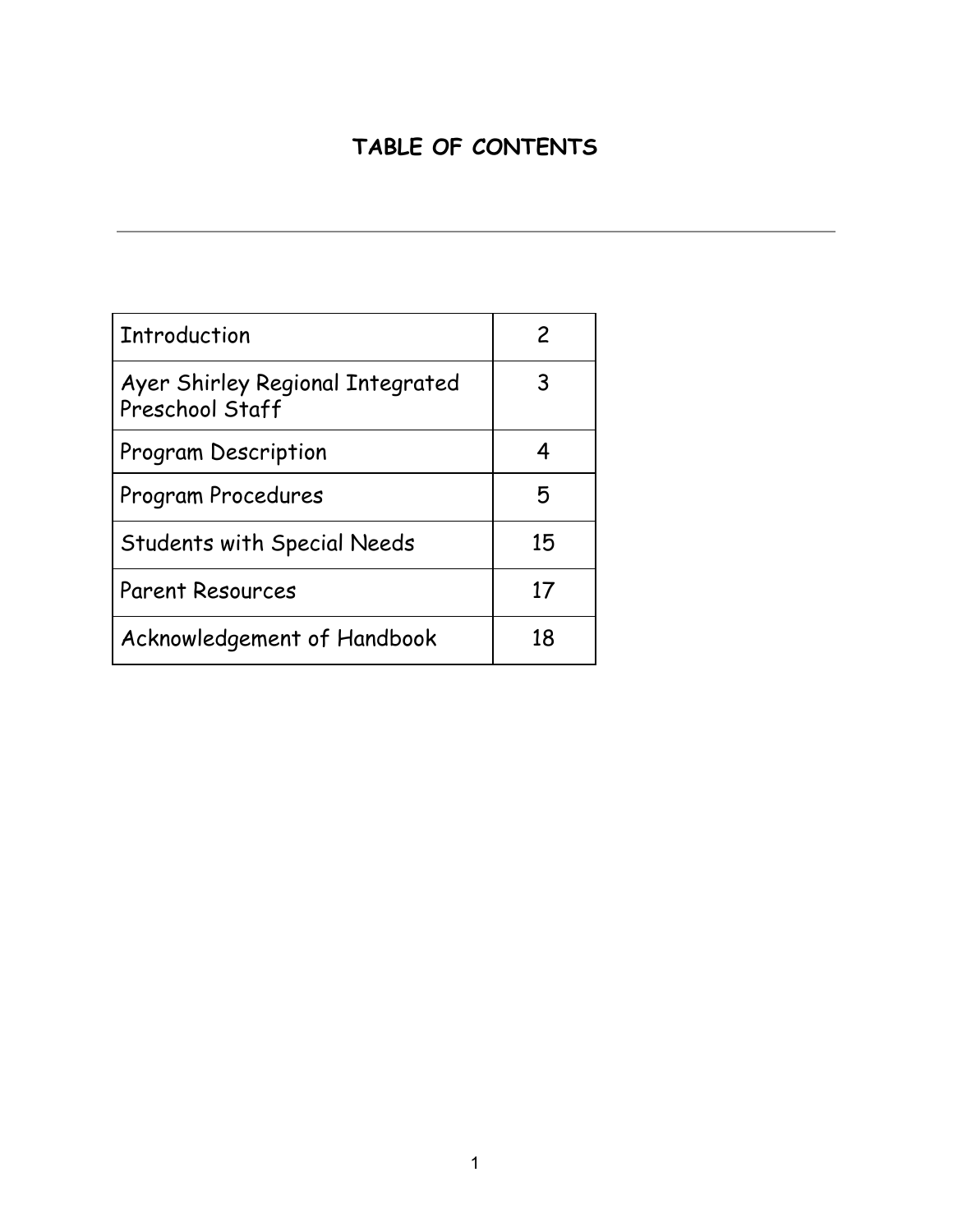#### **Introduction**

Welcome to the Ayer Shirley Regional Early Learning Center! We are delighted that you have selected our program as your child's first school-based learning experience. It is always exciting to welcome new and returning families as members of the Ayer Shirley School District learning community.

The Ayer Shirley Regional Little Panthers Preschool Handbook will serve as a resource for the ASRSD Early Learning Center Parents, Staff, Administration, and Community. Procedures and protocols are in alignment with MA Department of Education Guidance, state and federal regulations and the processes of the Ayer Shirley Regional School District relative to the Integrated Preschool Program, Little Panthers Preschool.



#### **Vision Statement**

Our vision is to connect, engage, and inspire every student to reach academic excellence. The educators of the Ayer Shirley Regional School District will instill habits of reflection and inquiry that challenge our students to set ambitious academic and personal goals. Students will develop a strong voice to express thoughts and ideas in the community, the confidence to showcase their talents, and academic and personal successes in preparation for entry into college and the world of work.

"THE GOAL OF EARLY CHILDHOOD EDUCATION SHOULD BE TO ACTIVATE THE CHILD'S OWN NATURAL DESIRE TO LEARN."

-Maria Montessouri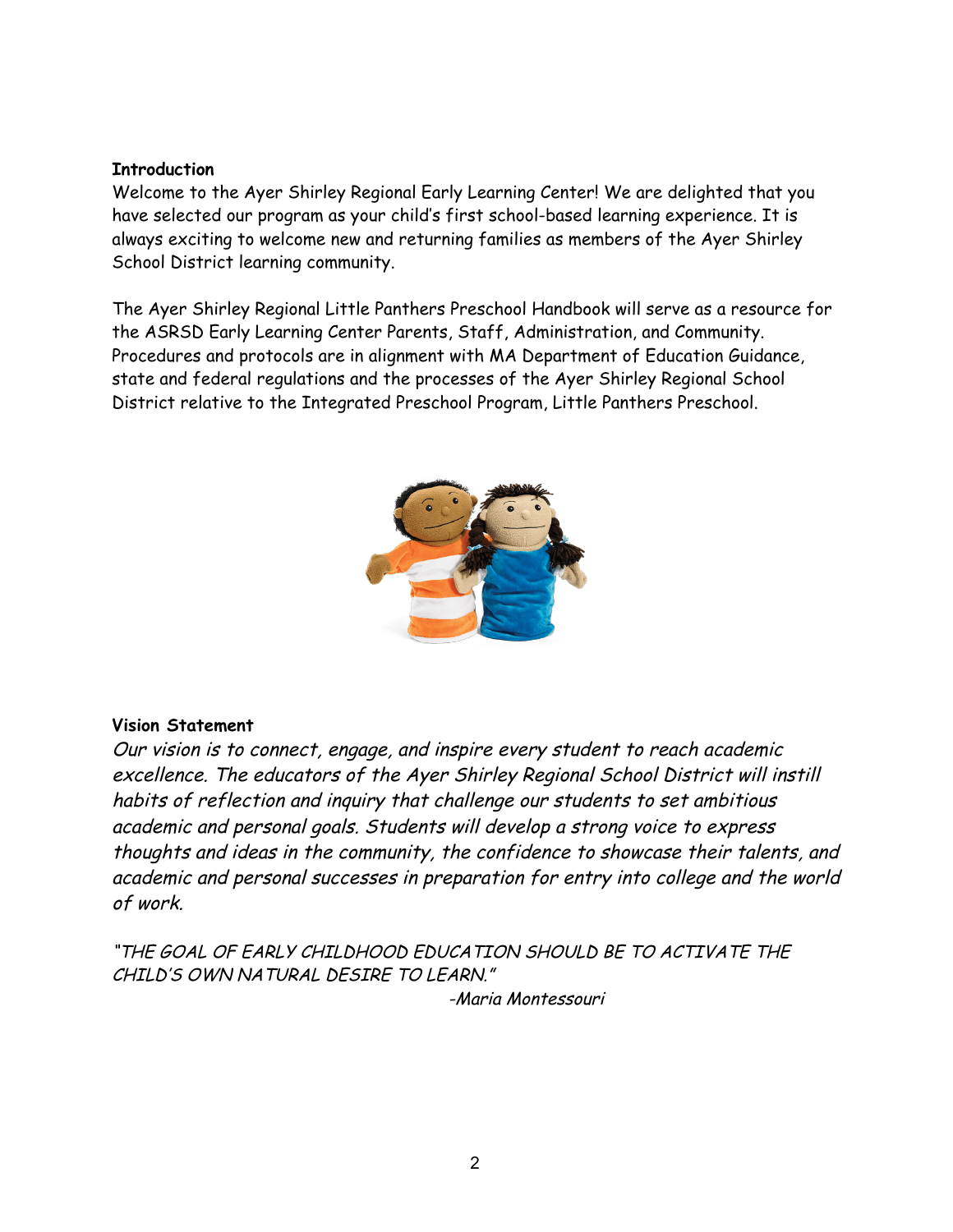# **2020-2021 LITTLE PANTHERS PRESCHOOL STAFF**

#### **Integrated Preschool Instructors & Related Service Providers:**

Mrs. Melissa Ducharme, Integrated Preschool Teacher, Room 3 Ext 1446

Mrs. Leslie Rice, Integrated Preschool Teacher- Room 4 Ext 1443

Mrs. Kerry Harris, Integrated Preschool Teacher- Room 5 Ext 1457

Kristen Ryan, Autism Specialist Ext 1457

Meghan Wright, ABA Specialist Ext 1457

Lezli Whitehouse, Speech & Language Pathologist Ext 1430

Margaret Saucier, Occupational Therapist Ext 1465

Debra Austin, Physical Therapist Ext 1465

Rachael Fusco, School Psychologist Ext 1275

**Integrated Preschool Classroom Paraprofessionals:** Mrs. Joyce Hekkala (Room 3), Mrs. Donna Cormier (Room 4), TBD (Room 5)

#### **Administrative Assistants**

Doreen Mahoney, Special Education Department, 978-772-8600 x 1480 Gail Januskiewicz, Page Hilltop Office, 978-772-8600 x 1401 Peg Carlson, Page Hilltop Office, 978-772-8600 x 1402

#### **Administrators:**

Mary Beth Hamel, Director of Student Services Office: 117 Washington St., Ayer, MA Phone: 978-772-8600 x1509 Fax: 978-772-1863 E-mail: [mbhamel@asrsd.org](mailto:mbhamel@asrsd.org)

Tara Bozek, Director of Special Education Office: 117 Washington St., Ayer, MA Phone: 978-772-8600 x1407 Fax: 978-772-2299 E-mail:[tbozek@asrsd.org](mailto:tbozek@asrsd.org)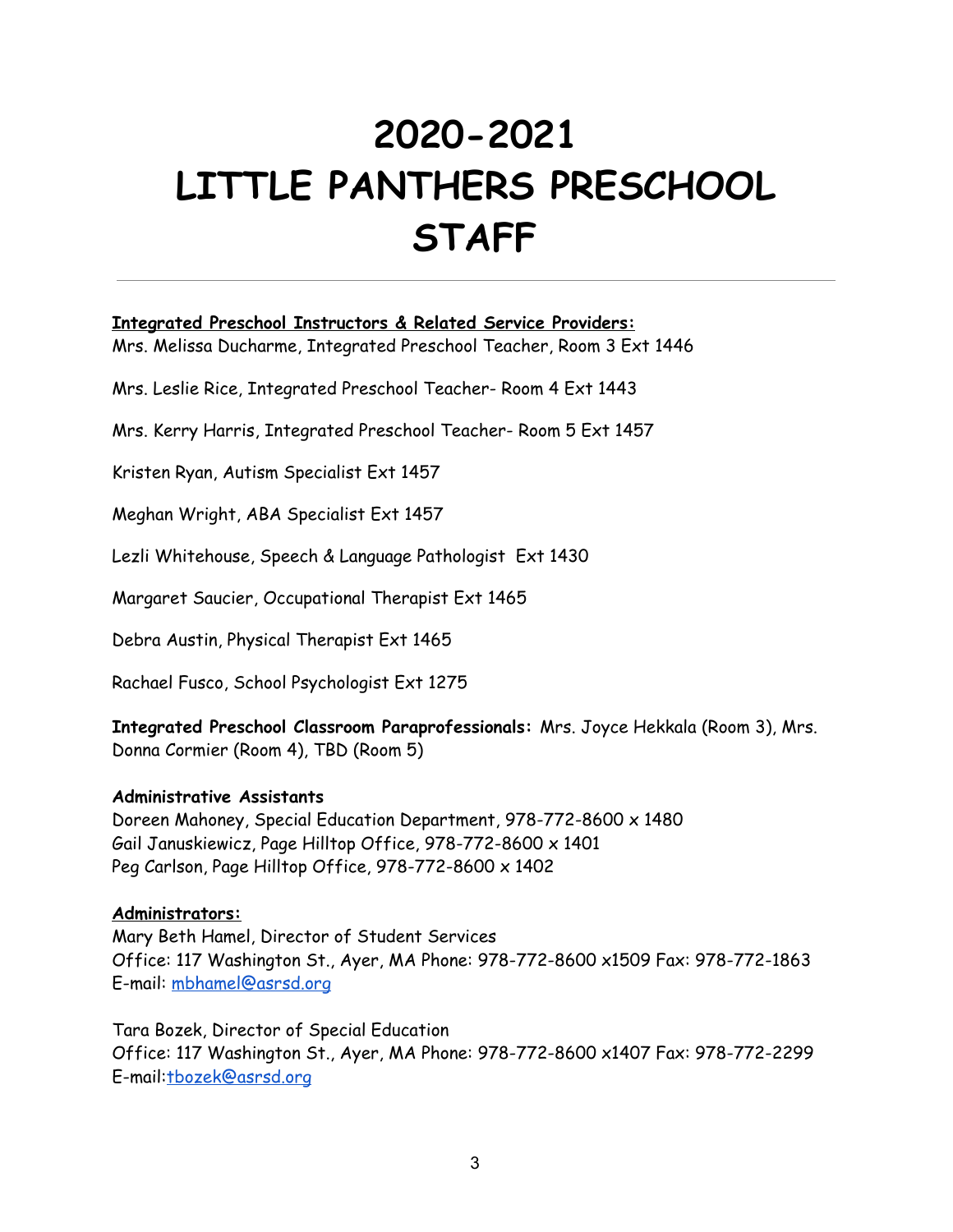Fred Deppe, Page Hilltop School Principal Office: 115 Washington St., Ayer, MA Phone: 978-772-8600 x 1400 E-mail: [fdeppe@asrsd.org](mailto:fdeppe@asrsd.org)

Denise Levesque, Page Hilltop School Assistant Principal x1426 Office: 115 Washington St., Ayer, MA Phone: 978-772-8600 E-mail: dlevesque@asrsd.org

# **PROGRAM DESCRIPTION**

The Ayer Shirley Regional Integrated Preschool Program is open to Ayer and Shirley residents with children ages 3-5 is designed to prepare students for entry into kindergarten. The program serves young children with special needs and their typically developing peers in an inclusive early childhood setting.

#### **PROGRAM GOALS**

- 1. To provide a high quality, early learning school-based experience for all children enrolled.
- 2. To provide a safe and nurturing developmentally appropriate environment for young children, grounded in inclusive practices.
- 3. To provide an engaging learning environment for young children that fosters curiosity, exploration, creativity, social and emotional growth, and develops school readiness skills for success in the early years of formal schooling.

#### **ANTICIPATED IMPROVED STUDENT OUTCOMES**

Sense of self and awareness of the impact of behavior on others Sense of belonging to a community Attitude towards learning Ability to maintain self-control Ability to communicate effectively Coordination of small and large muscle movement Expression of ideas and feelings consistently demonstrated through constructive play, pretend play, and the arts (drama, dance, music, and art) Independence

#### **CURRICULUM**

The Integrated Preschool general education curriculum is based on interdisciplinary units linking key concepts in science, social studies, literacy, math and social emotional learning:

- Me at School
- Living Things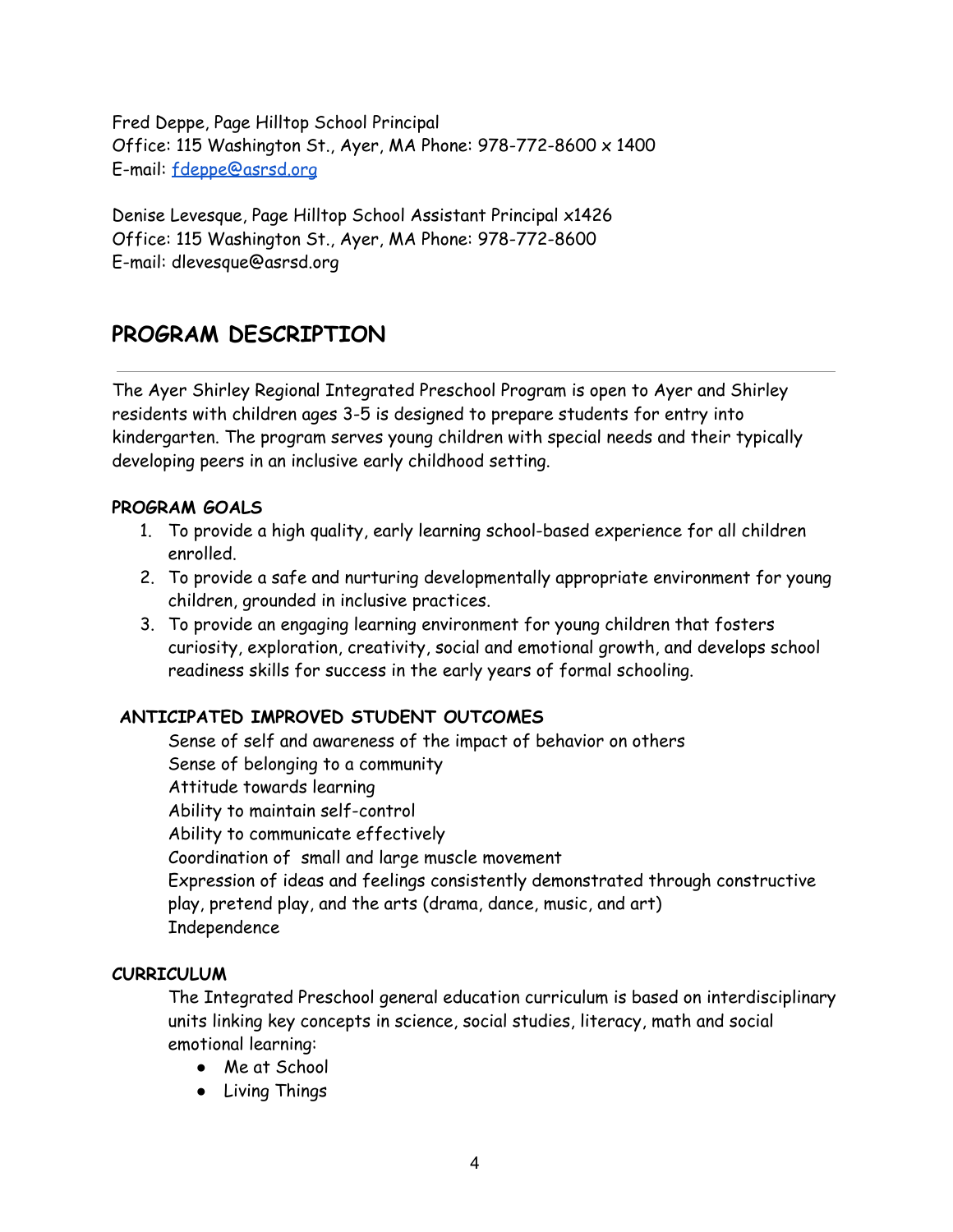- Multicultural Customs and Traditions
- Seasons of Change
- Our Community
- The Universe
- Pretend/Fantasy
- Animals and Their Habitats
- **•** Growing Season

### **PROCEDURES**

#### **PRESCHOOL ENROLLMENT**

The Ayer Shirley Regional School District Preschool Program is open to all children from the age of 3 years to five (5) years of age. Admission is open regardless of sex, race, color, religion, national origin, sexual orientation, gender identity, disability or limited English-speaking identity.

All students attending the Little Panthers Preschool must be registered through the Page Hilltop School office. Once accepted into the program, preschool students become members of the regional school district and are registered in the district's Student Information Management System.

#### **REGISTRATION/ADMISSION**

Registration packets are available in the Page Hilltop School main office, in the district office, and online at [www.asrsd.org](http://www.asrsd.org/) > I want to .... register my child for Kindergarten or Preschool.

Registration for the Ayer Shirley Regional School District's programs is ongoing. Families must complete all registration forms, provide documentation as required by the registration process, provide complete and up-to-date medical/health information/form, and your child must complete a preschool screening assessment prior to admission.

The Ayer Shirley Regional School District early childhood registration process will be held in January/February of each year and will remain ongoing until full. An annual information night is held in late winter for new families to gain information about our program and meet the staff. The Director of Student Services, administrators, and preschool staff attend this event to answer any questions/concerns that parents may have.

Admission is NOT based on first come/first served. A lottery will be held if more children apply than there are openings. A waitlist will be kept for the Preschool Program, also based on a lottery, as needed.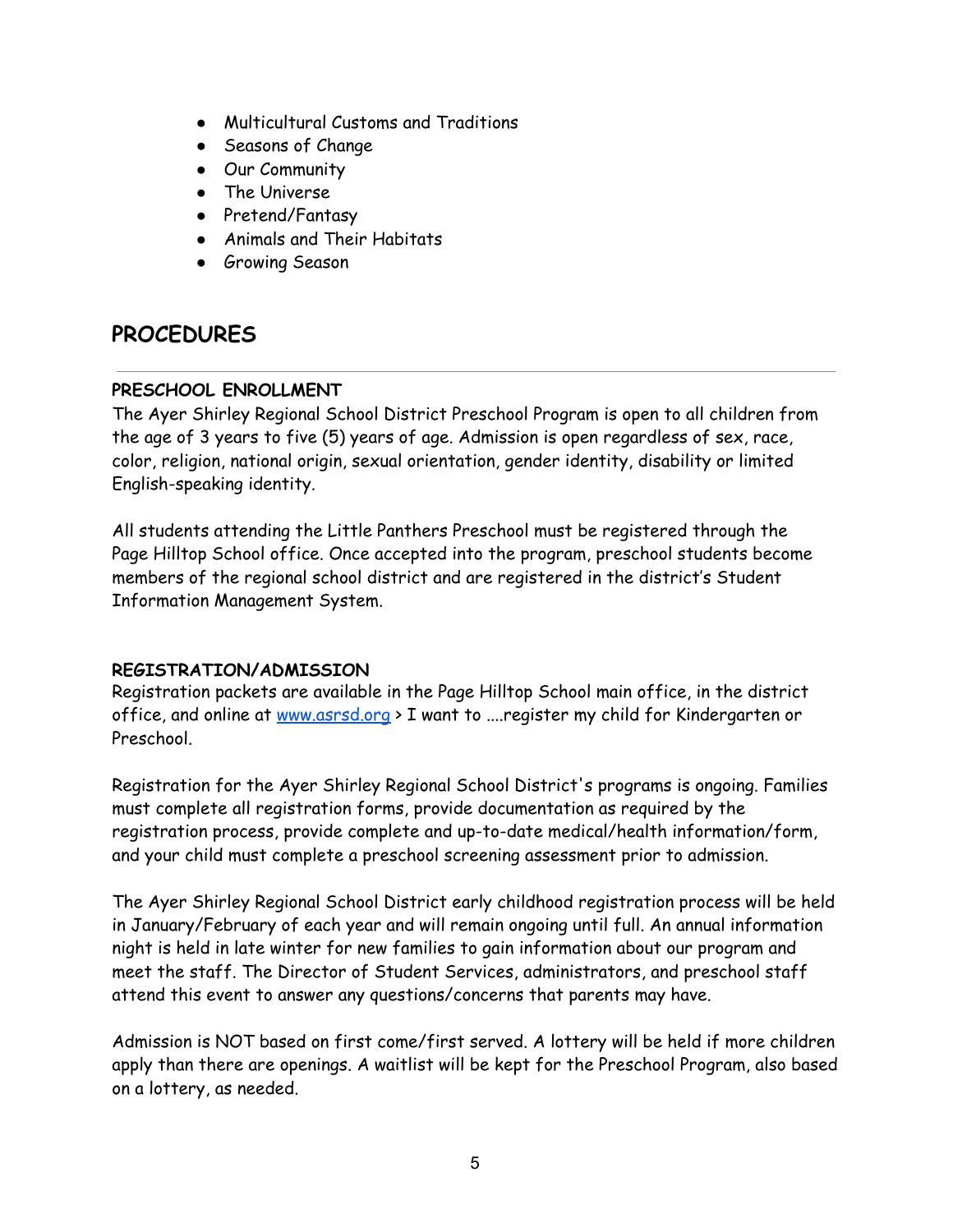#### **TUITION**

Tuition is on a pre-pay basis, \$300 per month. A deposit equal to one month's tuition is required at the time of registration to secure preschool placement. All fees are due regardless of program attendance to maintain your child's placement. The expenses of providing a developmentally appropriate program continues daily, whether instruction is offered in the Hybrid or Remote learning model.

Monthly payments are due by the 1st day of the month.

Checks or money orders should be made out to the **Ayer Shirley Regional School District (ASRSD).** Parents of children who are eligible for special education services (IEP) should discuss at the time of registration whether or not <sup>a</sup> tuition fee will be assigned to their child as in <sup>a</sup> few cases, tuition is assigned (e.g. Speech services only IEP).

Note- If schools are ordered to close and provide 100% remote instruction, tuition will be reduced during the period of closure by 50% to \$150 per month.

#### **FAMILY INVOLVEMENT & FAMILY ENGAGEMENT**

Families are invited to an orientation meeting prior to the start of the school to become familiar with program policies and procedures and are strongly encouraged to participate in school-wide and preschool only family events held throughout the year.

Preschool and Kindergarten Parent Information Sessions are held in January/February. Additional events may include parent workshops, parent conferences or PTO meetings.

Please become an active participant in your child's educational program and share information with the preschool team that will support the healthy development and growth of your child.

#### **PARENT INFORMATION AND COMMUNICATION**

The staff will support and share information with the families of preschool students in the following ways:

- Early Childhood website <https://www.asrsd.org/programs/schedule/>
- Surveys for parent input
- Monthly newsletters updating theme activities, birthdays, special events, etc.
- Written progress reports two times per year
- Parent-teacher conferences as noted on the district calendar.
- Handouts may be sent home or articles shared to assist you in your very important role as a parent
- Parent workshops on topics that are key to student success

#### **PARENT/CAREGIVER INVOLVEMENT/VISITING**

As parents, you can be the most important influence on your child's development. We encourage your interest, ideas and participation in your child's program. The more we coordinate our efforts, the more likely it will be that your child has a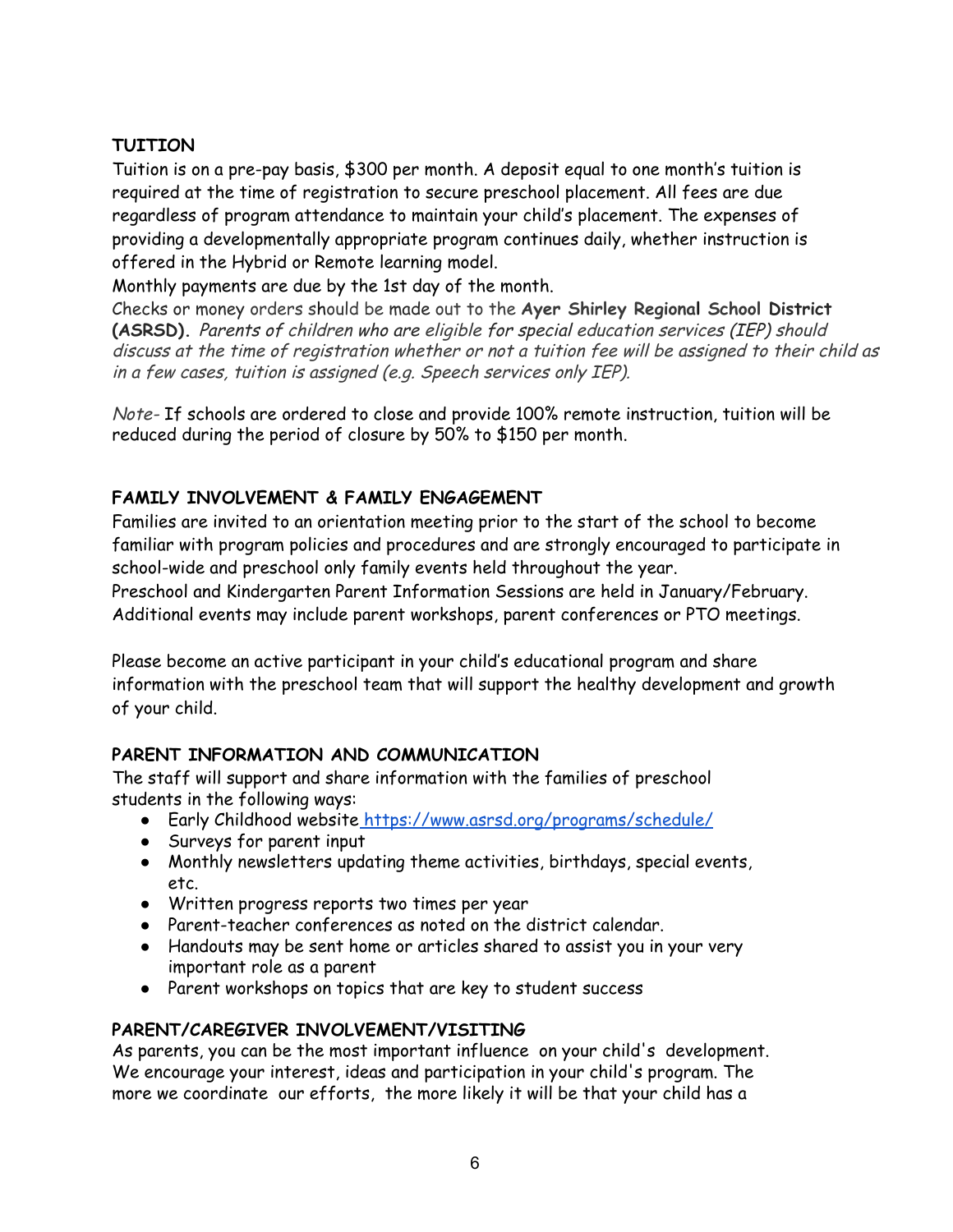successful experience.

Please request a phone appointment or online appointment during posted Office Hours for your child's classroom.

#### **VISITORS**

Visitors are not allowed inside the school at this time due to the pandemic.

Thank you for your understanding of our health and safety needs.

#### **AUTHORIZATION TO RELEASE CHILD**

Your child must be picked up by an adult who is at least 18 years old and listed on your emergency dismissal form. Only those individuals listed as authorized pick-ups are allowed to pick up your child (this person may be asked to show ID.) In order for your child to be released to a person other than parent/legal guardian or authorized pick-up, permission must be given to the teacher in writing. Verbal permission is not enough however,we can accept emails.

**AT NO TIME WILL REQUESTS BE ACCEPTED BY PHONE UNLESS IT IS AN EXTREME EMERGENCY.**

#### **STUDENT RECORDS**

An emergency information record will be maintained to provide easy access to vital information in the event of a medical emergency or unanticipated program emergency. Please select emergency contacts that are available to quickly respond to a call/message from the school.

A student record file will be maintained for each child and kept in a secure place. Records will include the registration documents, anecdotal notes, copies of accident/incident forms, etc. Parents may request to see their child's file at any time. Information will only be released with a written statement signed by the parent/guardian. The only exception will be for information concerning allergies.

#### **PROGRAMS/WEEKLY SCHEDULE**

The Little Panthers Preschool Program is a school year program only. The Little Panthers Preschool offers 12.5 hours per week of programming. Due to the pandemic, schools are reopening with several safety precautions in place including reduced class size.

In Phase I of the Hybrid In Person Learning Plan, the Integrated Preschool Program operating hours are determined by cohort:

- Preschool Panther Cohort In-Person on Mondays and Thursdays 9 am-12 pm
- Preschool Pride Cohort In-Person on Tuesdays and Fridays 9am-12 pm
- Additional remote learning opportunities are offered in the afternoons and on Wednesdays

This page will be updated and parents will be notified in writing in advance of any program changes.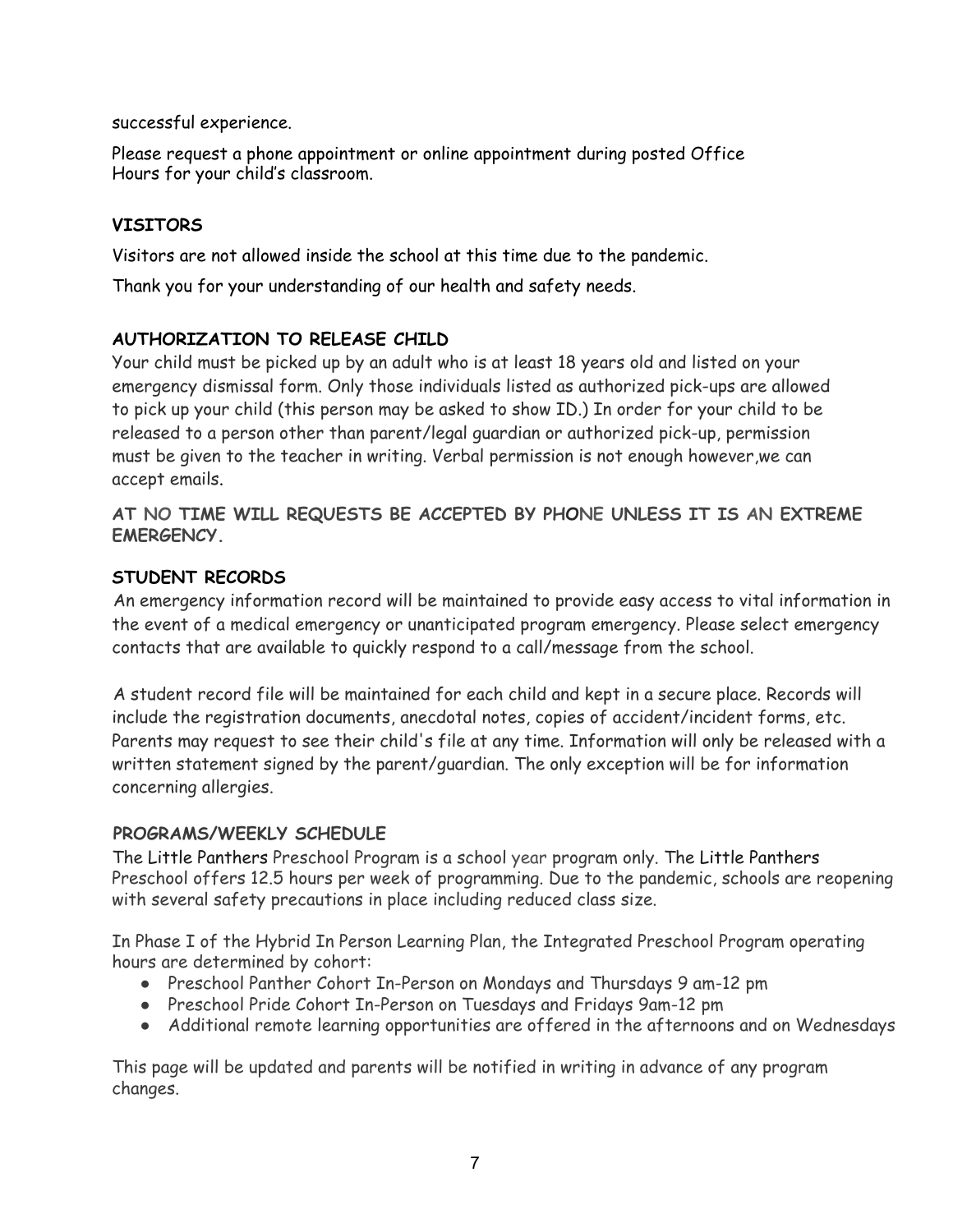**Important Dates:**

The Ayer Shirley Regional School District Preschool Program will observe the following holidays and will therefore be closed:

- Labor Day
- Columbus Day
- Thanksgiving Day
- Friday after Thanksgiving
- Christmas Day-Christmas school vacation- New Year's Day
- Martin Luther King Day
- President's Day- February school vacation
- Patriot's Day- April school vacation
- Memorial Day

District and school calendars are available on the district website [www.asrsd.org.](http://www.asrsd.org./)

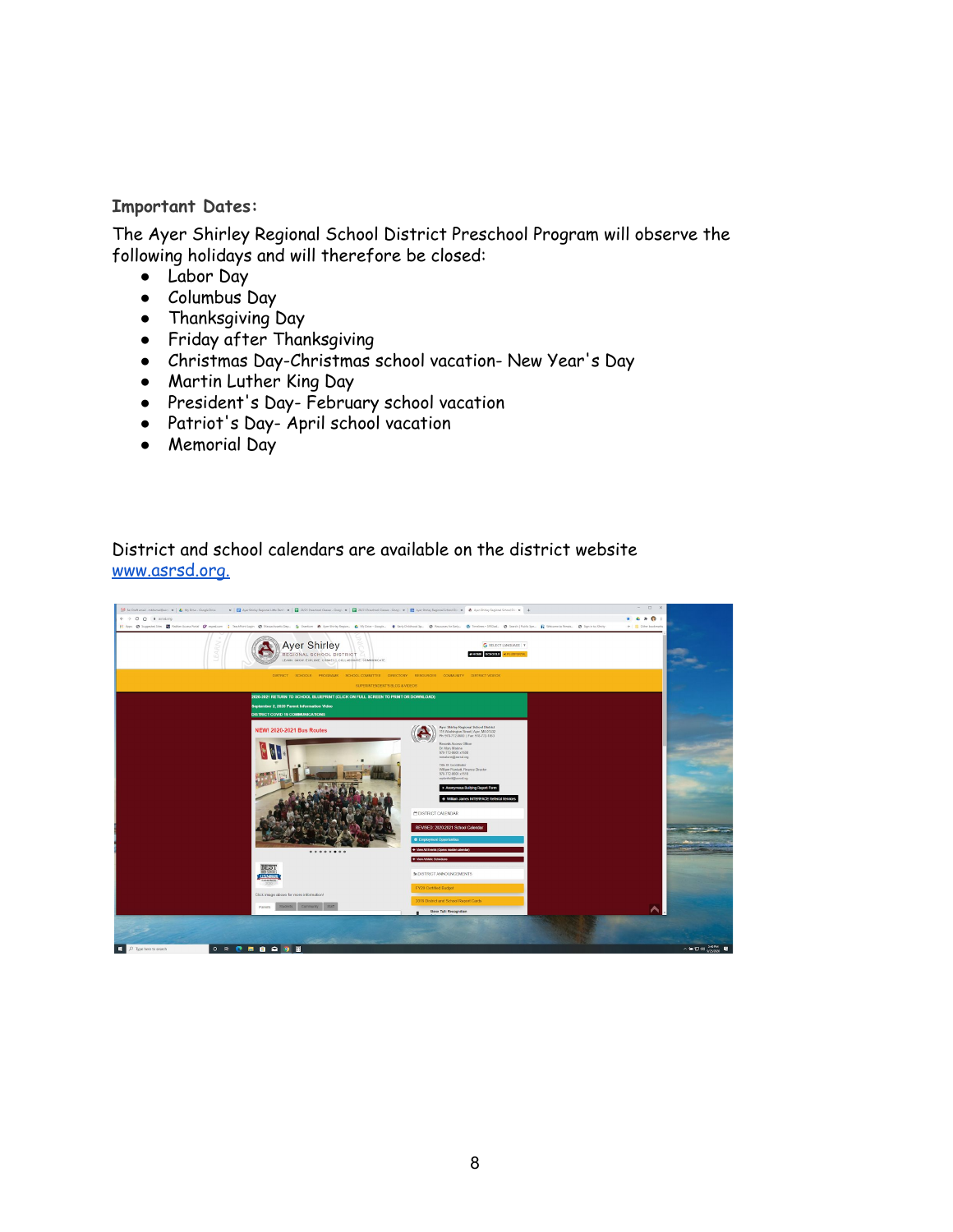#### **TRANSPORTATION/PARKING**

It is the responsibility of the parents and/or caregivers to provide transportation for their preschool child, unless otherwise stated. At the start of the school year, parents will be notified of the [Preschool](https://docs.google.com/document/d/1xfa5CiOpJobuSkcY12IgU5QgfJ5Xd710QaGi8828-1Q/edit?usp=sharing) Traffic Plan.

Administrators and staff will direct you as to any changes in the protocol for arrival and dismissal.

Note- Parents are responsible for all transportation of your child in the event of illness.

#### **ARRIVAL AND DEPARTURE**

**Arrival** - It is important that parents/caregivers arrive on time as a regular start to learning is important. We ask that you notify the staff if there are any changes to your arrival time and that you keep delays to a minimum.

**Departure** - We would like to request that you pick your child up promptly at the end of the day. A consistent time is required, a pattern of habitual lateness will be addressed by the Director of Student Services.

#### **Late Pick-Up**

If a child is chronically picked up late from their scheduled dismissal time, a Director/Parent meeting may result which could include assignment of fees. This protocol will be strictly enforced for a variety of reasons including:

- Restrictions on the number of staff and children in the program at any one time
- Your child benefits from consistent pick-up and drop-off routines
- Your child worries if you' re not there when expected

#### **ATTENDANCE POLICY**

Attendance is recorded daily. If for any reason a child will not be attending preschool on an In-Person learning day, the parent must call the Page Hilltop School office at 978-772-8600 x 1402.

#### **SCHOOL CANCELLATION/CLOSING**

In the event of extreme weather conditions causing unsafe travel conditions or in the event of an unforeseeable condition such as no heat, water, or electricity, ''NO SCHOOL NOTICES" will be posted on the district website, an email will be sent to parent contacts, and announcements will be broadcast on the following radio TV stations:

WBZ - Channel **4,** WHDH - Channel **7**, Fox**25** and WCVB - Channel **5**.

If school is to be released early due to an emergency , it will be broadcast over the same stations.

Your assistance in not calling the school will be appreciated. The Ayer Shirley Regional School District does utilize a reverse "911" call system to notify parents of any change in school status.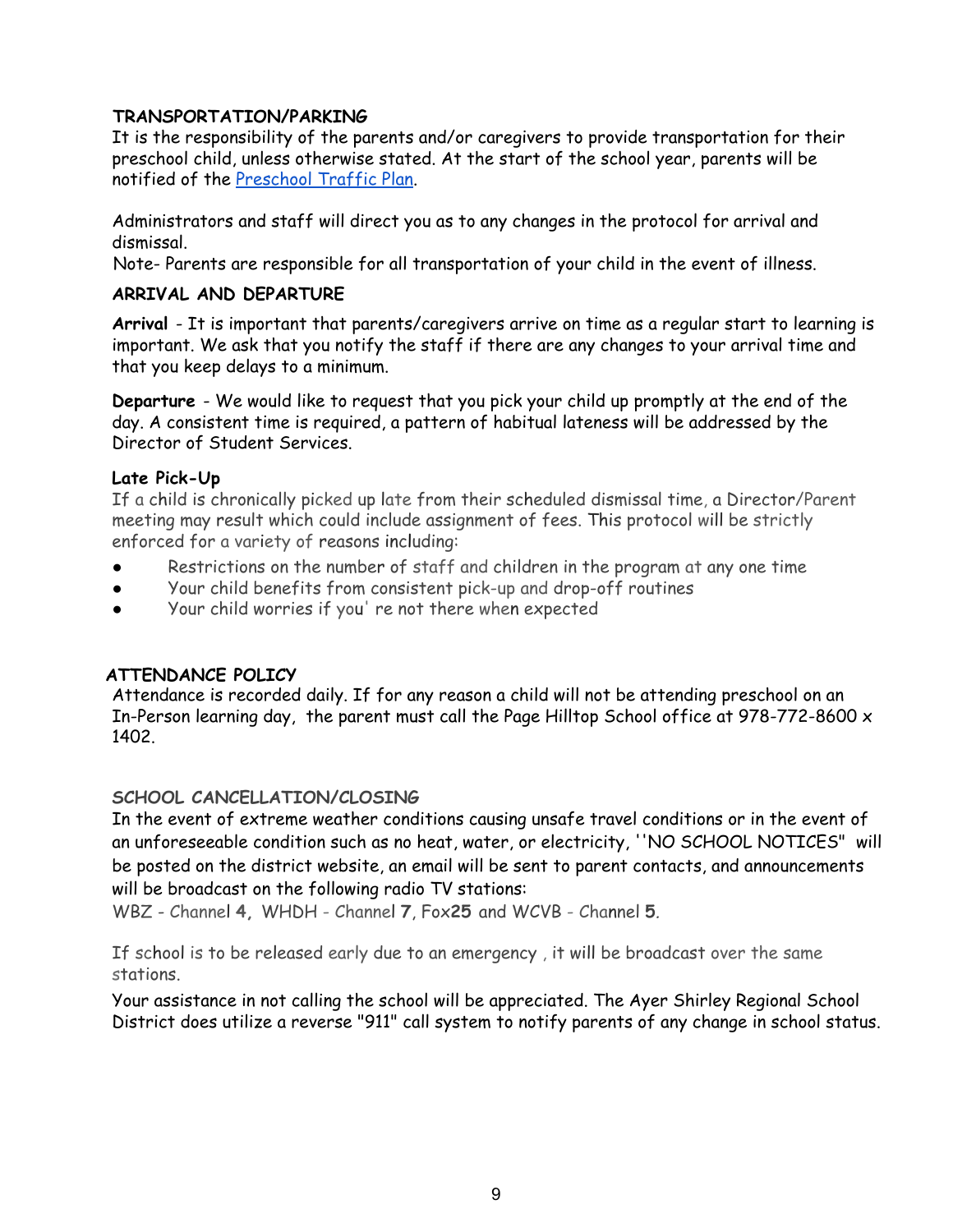#### **FIRE DRILLS**

The signal for a fire drill is the repeated ringing of the fire alarm bell. Quickly, quietly, and in an orderly manner, children will leave the building by routes indicated in each classroom. Silence will be observed so that instructions may be heard. Every person within the school building, must evacuate the building when the fire alarm is sounded. Regular fire drills will be held by the school and the Town of Ayer Fire Department as necessary.

#### **HEALTH CARE PROTOCOLS and PROCEDURES**

**Health and Safety Precautions to be used daily in Preschool Classrooms due to the Pandemic:**

- **1. Frequent Handwashing**
- **2. Wear Masks (children and adults)**
- **3. Practice Social distancing**

#### **SCHOOL NURSE**

The school nurse is available during school hours, 8:45 am- 3:15 pm. The health office follows the regulations/guidelines established by the Massachusetts Department of Public Health and Department of Education. The health office also follows the policies/procedures established by the Ayer Shirley Regional School District, local Board of Health, and attending school physician-Dr. Godfrey. Please direct COVID-19 related questions and concerns to the school nurse or nurse leader.

The school nurse is responsible for maintaining confidential health records on all students. The health office provides your child with first aid, illness assessment, and administration of medication, and is available for questions or concerns. If you have any concerns with your child's health which may affect him/her during school hours, please contact the nurse at the health office. With written permission we would be happy to work with you and your doctor. The school nurse provides the Department of Health with school-wide yearly immunization surveys. Where appropriate, parents/guardians of students eligible for programs beyond routine screening are notified in advance.

#### **ILLNESS**

Regular attendance at school is extremely important. It is expected that parents/guardians will keep a child at home if she/he shows signs of illness (fever, cough, chills, sore throat, ear ache, etc.).

Rest and recuperation at home speeds recovery, minimizes exposure to other illnesses including COVID-19, and protects others from exposure to illness.

Students should not come to school if they exhibit the following symptoms:

Fever: A child whose fever was treated with Tylenol, etc. should not come to school until the temperature is normal without treatment.

Vomiting and/or diarrhea: A child experiencing vomiting and/or diarrhea should not come to school until the symptoms abate for at least 12 hours. Students should be able to eat and drink normally before returning to school.

Disruptive cough/excessive nasal discharge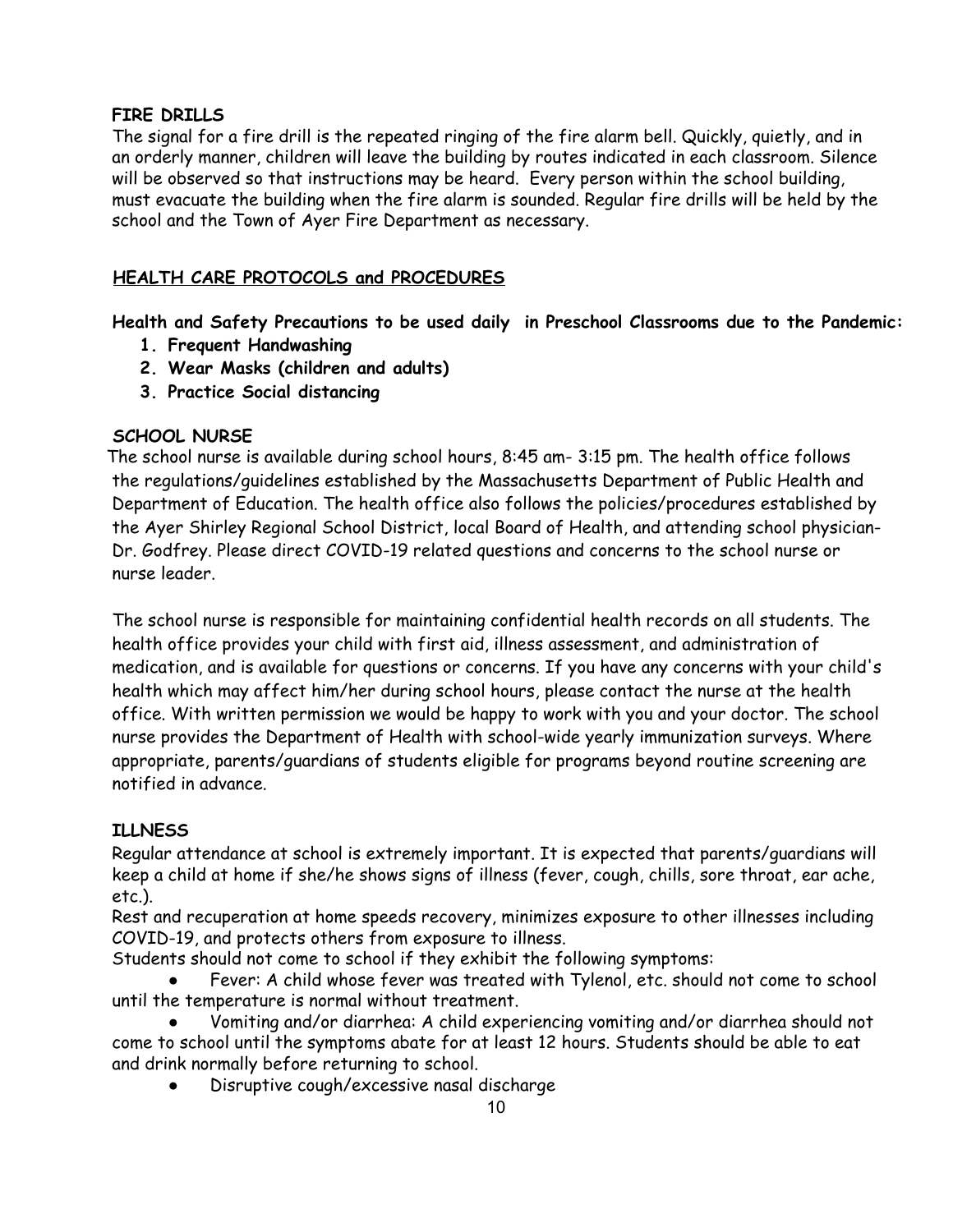Strep throat (until treated with antibiotics for a full 24 hour period). A sore throat with a fever, swollen glands, headache, stomachache, or rash may indicate strep throat. Consult your child's healthcare provider for evaluation.

Head or eye injury

Pain or health problems that have not responded to home treatment. Persistent or frequent headaches should be evaluated by a healthcare provider. Dehydration, fatigue, eye strain and stress are common causes of headaches.

Rash: Rashes can be a sign of viral illness or allergic reaction to medication, food, plants (poison ivy, poison oak), or chemicals (soaps, detergents). If your child has an unusual/unexplained rash, a rash producing a discharge, or a rash associated with a fever, s/he should be kept home until the rash is diagnosed and treated by a healthcare provider

Lice: Students may return to school following proper treatment and head check by School Nurse.

Antibiotic Treatment: In the event that your child is placed on antibiotic

treatment, s/he may return to school twenty-four hours after medication has started.

● This list is a guideline and is not all-inclusive.

Please contact the school nurse at 978 772-8600 (Page Hilltop  $\times$  1406) if your child has tested positive for COVID-19 or been diagnosed with strep throat, head lice, or similar communicable disease so that appropriate notification can be made to parents/guardians. All such information will be kept in strict confidence.

The school nurse reserves the right to dismiss a student who, in her professional opinion, is contagious or too ill to remain at school.

#### **FIRST AID**

Treatment will be administered for minor injuries during the school day. In the event that a student becomes seriously injured, the parent/guardian is notified immediately. If the parent/guardian cannot be reached in an emergency, a person designated on the child's emergency card will be notified. If needed, the child will be transported to the nearest hospital.

#### **ACCIDENT**

In the case of an accident, the school nurse or staff will administer first aid/CPR as trained. Parents will be notified of all accidents. An Accident/Incident log is kept in writing. If your child is more seriously injured, the Ayer or Shirley Fire Departments will be notified and your child transported by ambulance to the Deaconess/Nashoba Hospital. A staff member will accompany your child to the hospital (if needed). It is of utmost importance that parents/guardians complete all medical information on the registration forms so that in the case of an emergency staff know the wishes of the parents and have ready access to medical personnel.

#### **MANDATED REPORTING**

All staff of the Ayer Shirley Regional School District are mandated reporters (51A) of any suspected child abuse/neglect of a child or children in their care. In the event of a suspected case, the staff will keep a log, in writing, with dates, time and specific concerns on the child. This includes any verbal information that a child may disclose as well as any clearly visible signs of marks or bruising. Please call the school if you have any questions about this state mandate.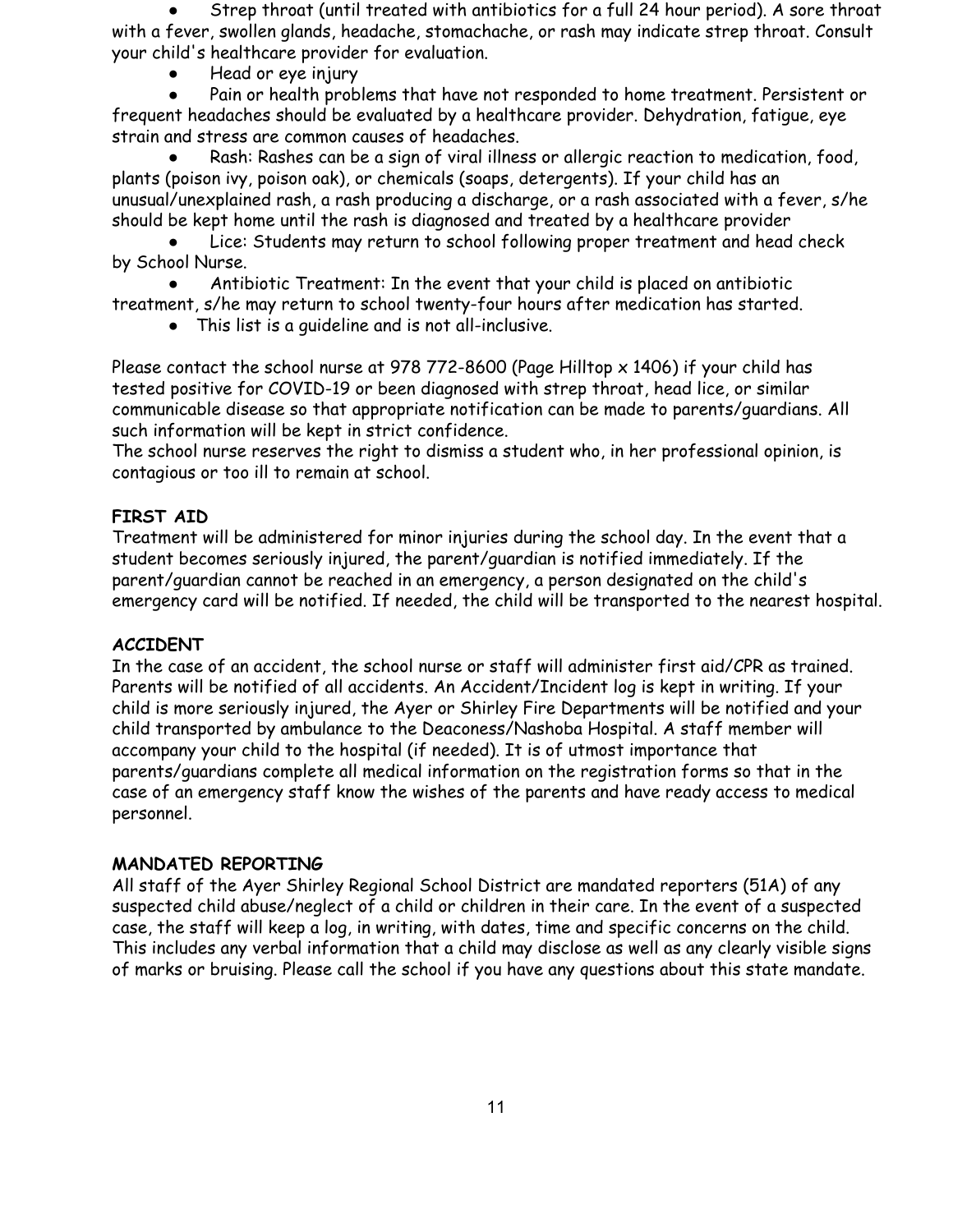#### **TOILETING**

While we know that many preschool-aged children are toilet trained, we understand that some children will require assistance with toileting. Bear in mind that time spent in toileting takes time away from learning and play. With that in mind, we strongly encourage that families consistently work with their preschool-aged child in becoming successful in 'toileting'. If your child is still going through the toilet training process, parents/guardians **MUST SUPPLY ALL MATERIALS FOR THE ENTIRE PRESCHOOL DAY.** This includes pull ups, wipes, training pants, extra changes of clothing, etc. We will send home any soiled clothing in plastic bags for you to clean and return with your child. All staff will take universal precautions and wear sterile gloves when assisting a child, changing pull ups or handling soiled clothing. All staff and children will also use antibacterial soap at the time of toileting and changing tables if needed will be sanitized between uses.

#### **CLOTHING**

Please dress your child in comfortable clothing that allows movement and is easy for the child to manage. Children should come dressed appropriately for outside play. Boots, mittens, hats, coats/snowsuits will be needed through the winter and early spring.

**Please label** all outerwear with your child's full name to avoid confusion or loss.

It is requested that parents send in a complete set of seasonably appropriate clothes for their child including: underwear, socks, pants and a shirt. Please label the set of clothes with your child's name and place them into a Ziploc freezer bag, also labeled with your child's name and delivered to school on the first day. This clothing will be kept at school in case of an accident or spill.

#### **SHAPING BEHAVIOR**

Staff utilize positive reinforcement and many direct instructional strategies to assist children in developing socially acceptable behavior (please see examples listed below). With the goal of supporting the student to learn how to independently manage and control behavior, children demonstrating inappropriate behavior will be reminded in a calm manner that their behavior is not acceptable and will be redirected to a more appropriate activity. If problem behaviors continue, the staff will communicate with parents/guardians to find positive means to assist the child in improving their behavior.

#### Examples:

- layout/organization of activity centers and toys
- consistent but flexible schedule/routines and expectations
- utilize simple and concrete language
- set developmentally appropriate rules and boundaries
- give choices
- model appropriate behavior
- encourage independence
- provide redirection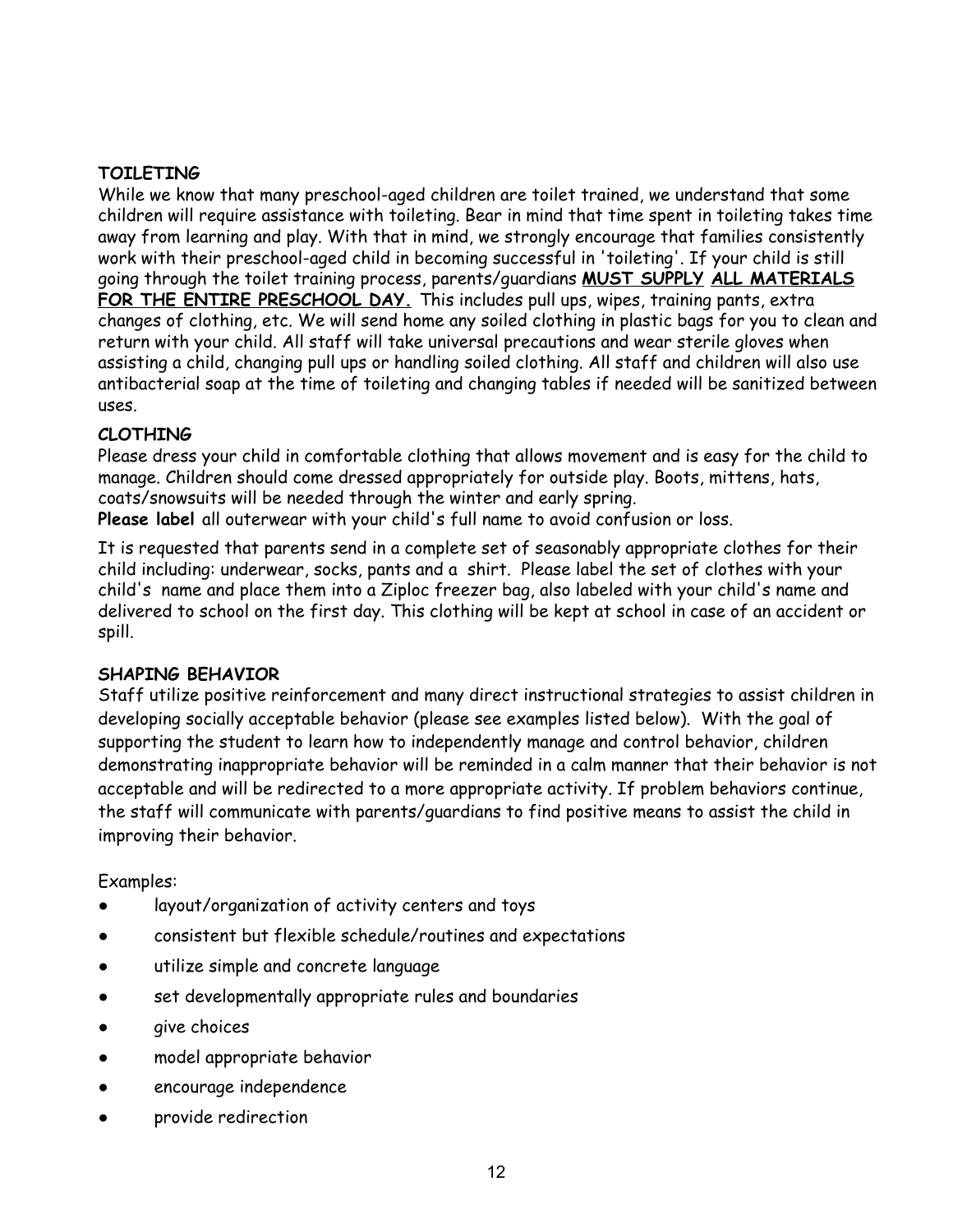- praise appropriate behavior
- provide alerts prior to major changes, transitions, etc.

#### **SHARING/TOYS**

Bringing in personal toys belongings on a regular basis to school is not allowed this year. Our classrooms are equipped with many toys and activities. Please be reminded that toy weapons, action figures, as well as any pointed or sharp objects are not appropriate for school.

#### **SNACK**

Children attending the Ayer Shirley Regional School District Early Childhood Preschool programs need to bring a nutritious snack and beverage (s) each day. The ASRSD Wellness Policy requires this snack to be nutritious (i.e. fruit, juice, crackers and peanut butter, yogurt, raisins, cheese, sandwich). Please do not send in soda or candy or any class containers.

Food allergies and any dietary restrictions must be brought to the attention of the staff

This information will be posted and all who work with the children will be informed.

#### **BIRTHDAYS**

Birthdays are a very special occasion for young children. Every child's birthday can be celebrated here at school. Please check with your child's teacher to best determine how to safely recognize the birthday child on their special day

#### **VISITORS**

Visitors are not allowed inside the school at this time due to the pandemic.

Thank you for your understanding of our health and safety needs.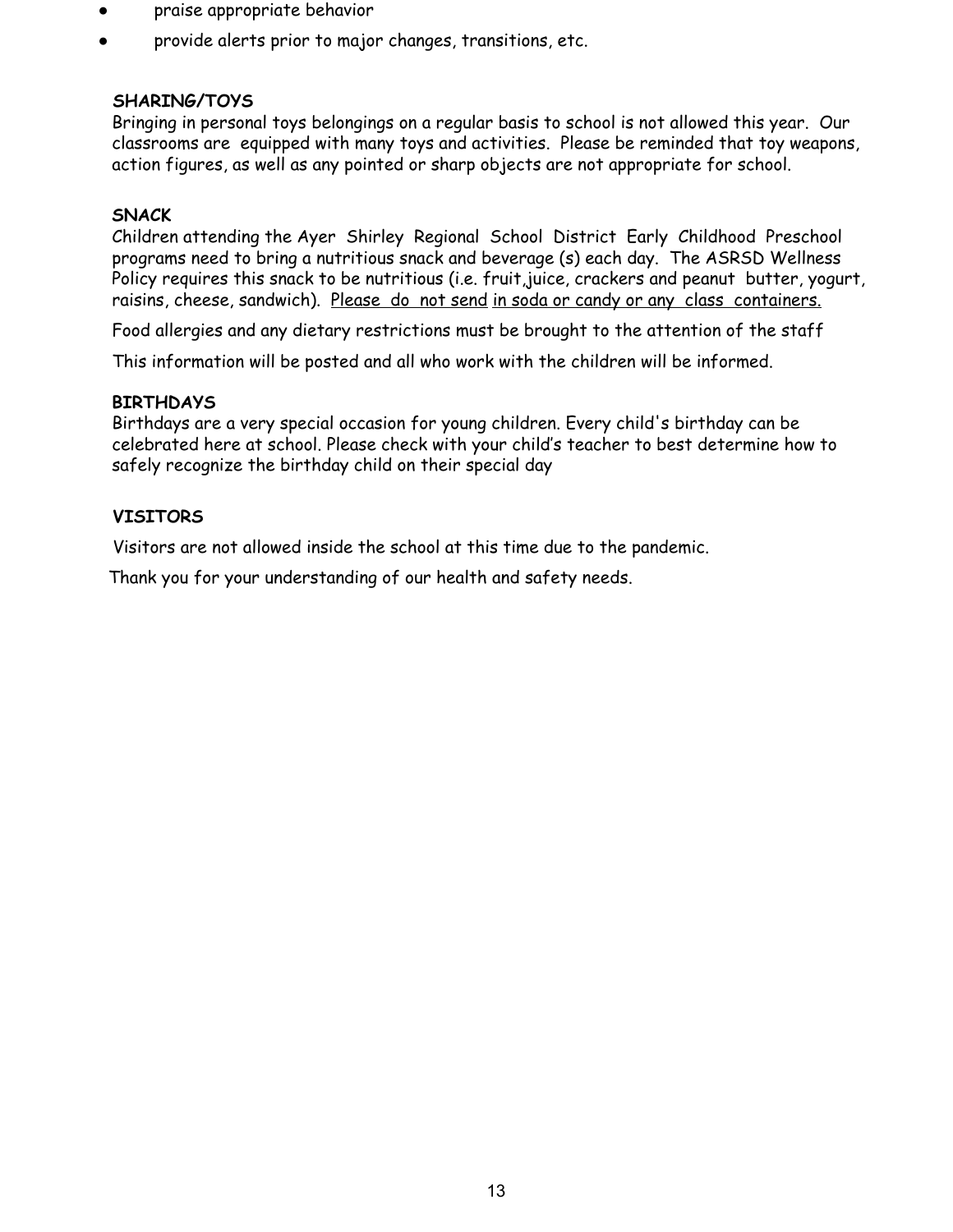#### **VOLUNTARY WITHDRAWAL FROM THE PROGRAM**

If for any reason a child will no longer attend the Ayer Shirley Regional School District's early childhood programs, parents must **notify the school in writing** of their decision. Included in the letter should be the child's **name, parent name, address, reason for withdrawal and final date of attendance.** Unless notified, we will assume the child is still enrolled and tuition will be charged with payment expected.

#### **TERMINATION POLICY**

Termination of preschool services will be determined by the following guidelines:

- Chronic tardiness: If after several warnings, a parent/guardian is continually late in picking up your child, a meeting will be arranged with the Director/Principal to discuss the reasons.
- Termination will result, if no reasonable solution can be reached.
- In the unlikely event that a child is unable to adjust to the Ayer Shirley Regional School District's program, becomes a chronic disruption to the program, or is a danger to him/herself or the other children in the program, a meeting will be arranged to discuss possible solutions. Termination may result, if no reasonable solution can be reached.
- Non-payment of tuition/fees: The Director/Principal will meet with parents/guardians to
- discuss the non-payment issues. A reasonable payment plan will be arranged as an option. Failure to follow the payment plan will result in termination.
- If the program is determined not to meet the needs of a child and of the family by the Director/Principal staff and parents, a meeting will be arranged to determine the best solution (including need for referral services). Termination will result, if no reasonable solution can be found.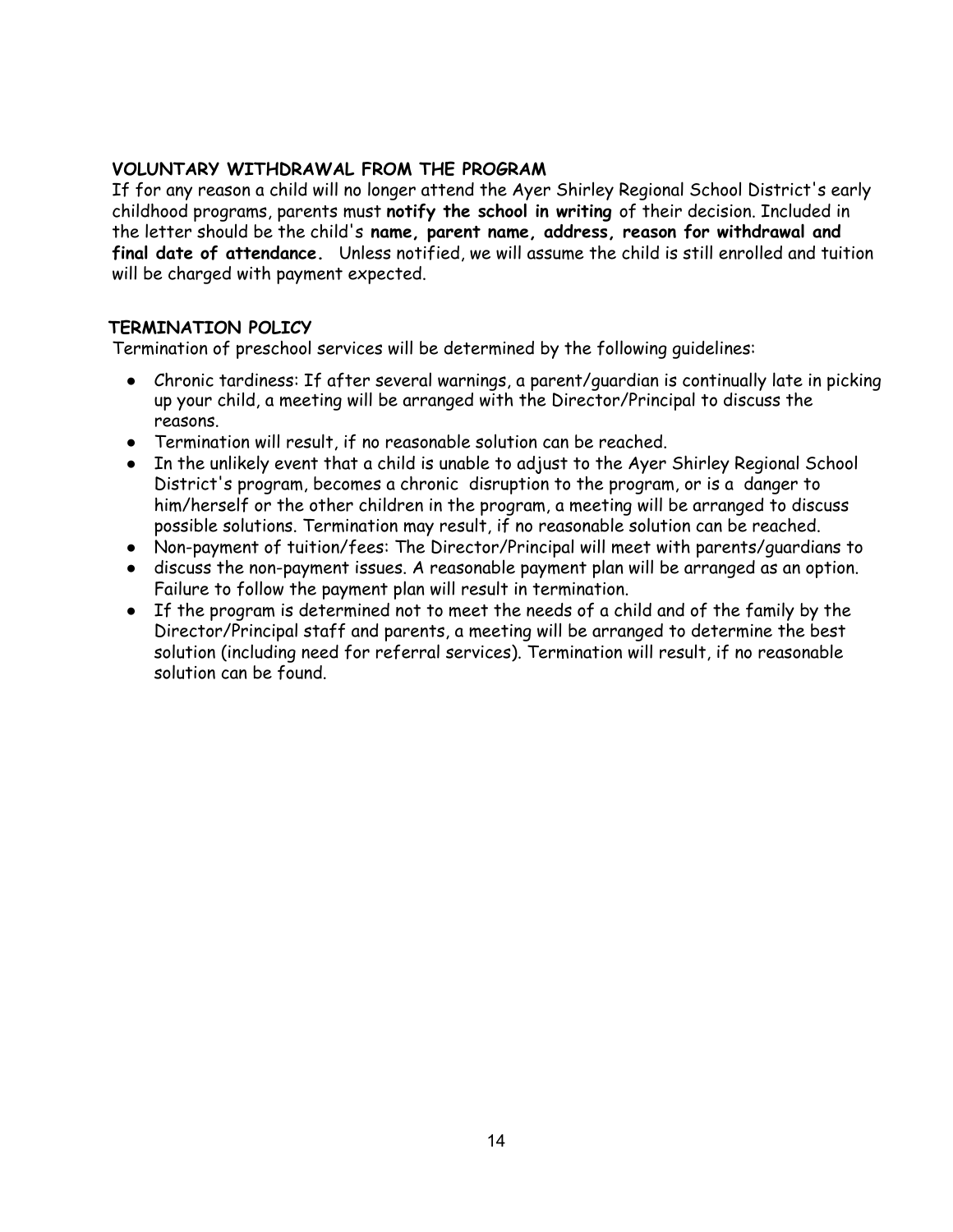# **INFORMATION FOR FAMILIES OF STUDENTS with SPECIAL NEEDS**

At any time if you or the staff have any concerns about your child's development, the Ayer Shirley Regional School District Special Education Department policies and referral process will be followed. The staff has a complete set of the forms and policies available at any time. In addition, referrals may be made to an outside agency for reasons including, but not limited to: parent support, behavior management, developmental concerns, health and/or safety issues. A meeting is always conducted with the parents, staff and principal/director to discuss the child's concerns and develop possible strategies to address them. The staff works directly with the parents all through a referral process and is an active partner in the team process. We are here to be an advocate for and support your child. Confidentiality is key in any and all meetings.

#### **Referral for Special Education**

Referral for Initial Evaluation A student may be referred for an evaluation by a parent or any person in a care-giving or professional position concerned with the student's development.

All interventions, instructional practices and accommodations should be documented in the Rti process if the referral for special education has been put forward by the school district. Rti can also be implemented in conjunction with a referral for evaluation.

Once a formal referral for evaluation has been expressed either in writing or orally by a parent or other person in a care giving capacity, the school district may not delay the provision of said evaluation. The district must promptly and without delay send notice and seek permission to conduct an initial evaluation for special education eligibility. The school district has five (5) school working days from receipt of referral to send the parent the evaluation consent form for their signature and consent. Parent consent for evaluation must be obtained before initiating the evaluation.

#### **Referral Process**

#### School Based Referral

Once the Special Education or Student-Teacher Assistance Team (STAT) Team has determined that all efforts have been made to follow the District Curriculum Accommodation Plan (DCAP) in meeting the needs of the student, the STAT Team may refer the student for evaluation in order to determine special education eligibility. Documentation of this referral must be included in the student record.

#### Parent Referral

A parent (including foster parent, guardian, an individual with whom the child lives, or an individual legally responsible for the child's welfare) may refer a student at any time for an initial evaluation to determine eligibility for special education. This referral may be made either orally, in writing or online using our Child Find Referral Form. Upon receipt of parent referral, the school district has five (5) school working days to provide the parent with an evaluation consent form.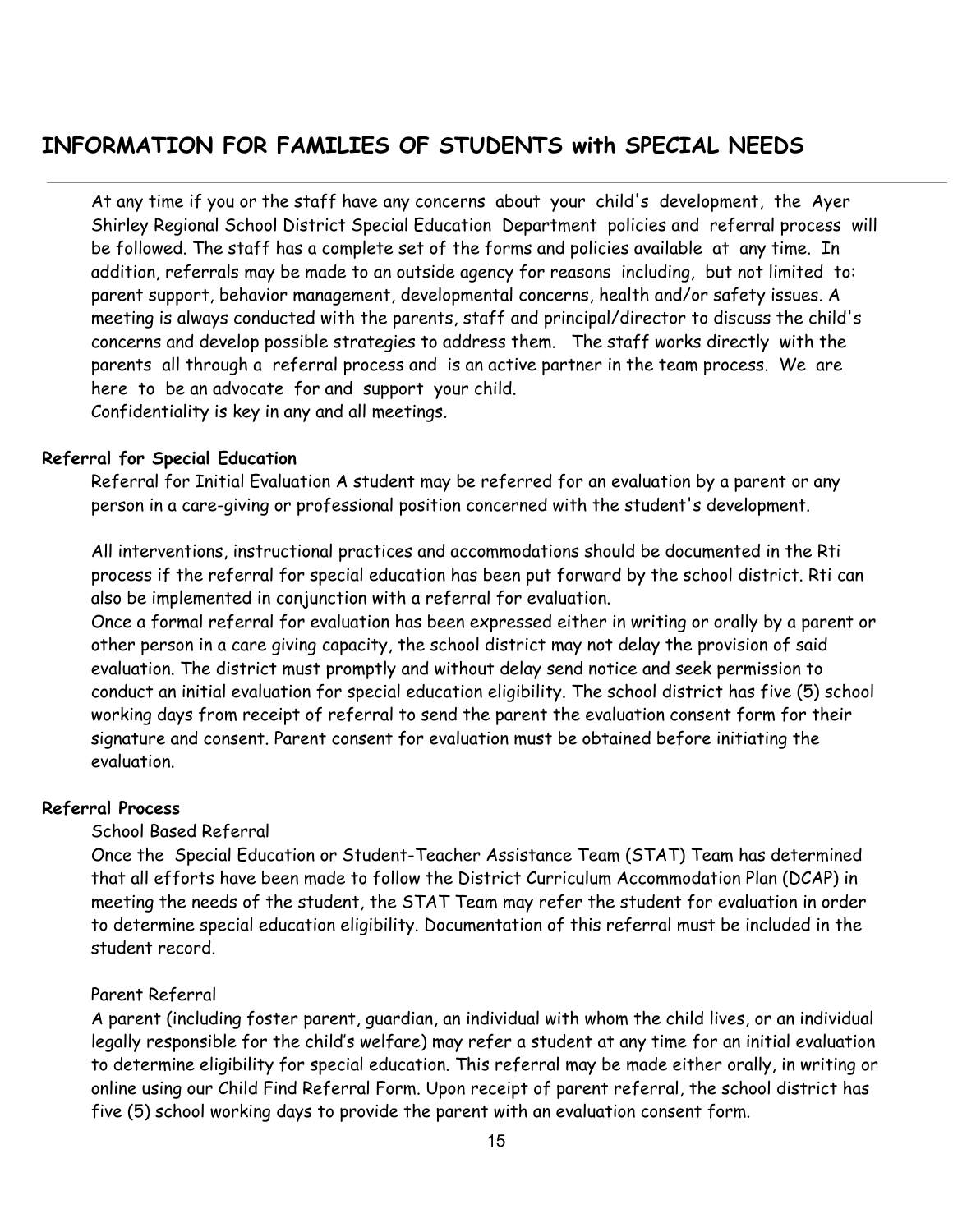All referrals must be given directly to the Special Education Department to begin the process. Parents are contacted to clarify concerns and help develop the evaluation plan in all areas of suspected disability.

Once the referral has been made, the district has an obligation to notify the parent in writing within five school working days of the referral and provide them with an evaluation consent form. The following materials should be included in this mailing:

- An N1 (Notice of Proposal), answering all six questions
- Evaluation Consent Form

NOTE: No testing / evaluations should begin prior to receiving the evaluation consent form back with a check indicating consent and a parent signature. Verbal consent is not applicable.

The state laws and regulations have established timelines that all school districts must adhere to in the special education eligibility process. Once a referral is made by a parent or by the Special Education Team or Student-Teacher Assistance Team (STAT) Team, it is necessary to follow the guidelines set out by the state laws and regulations.

#### **Timeline Requirements**

The district has thirty (30) school days from receipt of parent consent, to conduct all required assessments, and an additional fifteen school days to convene a TEAM and determine whether or not the student is eligible for special education. The total timeline is forty-five school working days.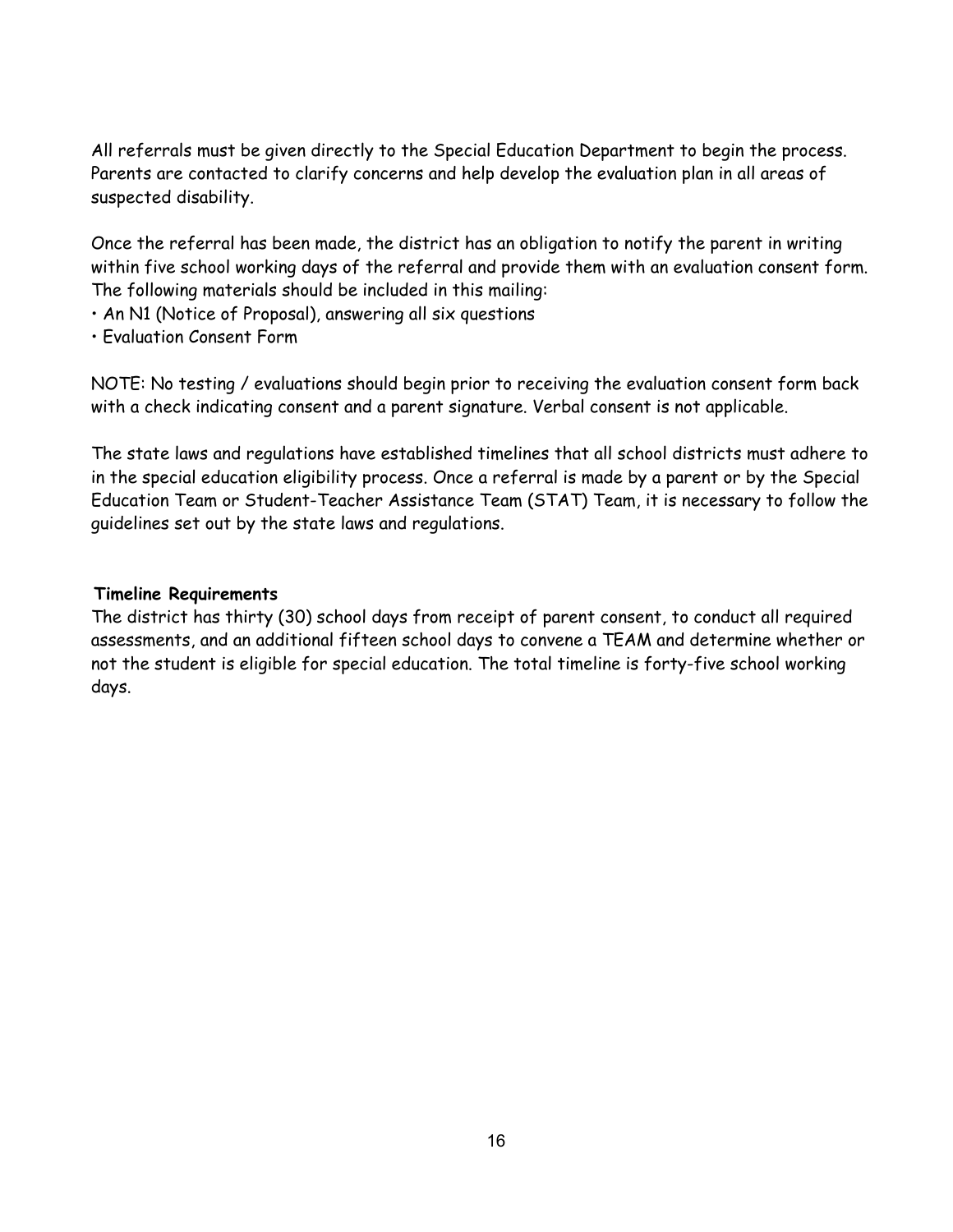# **PARENT RESOURCES**



#### **Early Childhood Program webpage**

<https://www.asrsd.org/programs/schedule/>

**Ayer Shirley Regional School District website link:**

[http://www.asrsd.org](http://www.asrsd.org/)

**Footsteps2Brilliance Free Early Literacy Resource for any Ayer or Shirley resident** www.my [f2b.com/iz](http://www.myf2b.com/iz)

**MA Curriculum Frameworks (available as a free pdf download)** <http://www.doe.mass.edu/frameworks/current.html>

**DESE website link:** <http://www.doe.mass.edu/sped/prb/>

**Translated IEP Forms & Notices** DESE website link: <http://www.doe.mass.edu/sped/iep/tforms.html>

**The Family Education and Privacy Act (FERPA)** [https://www2.ed.gov/policy/gen/guid/fpco/ferpa/index.htm](https://www2.ed.gov/policy/gen/guid/fpco/ferpa/index.html)